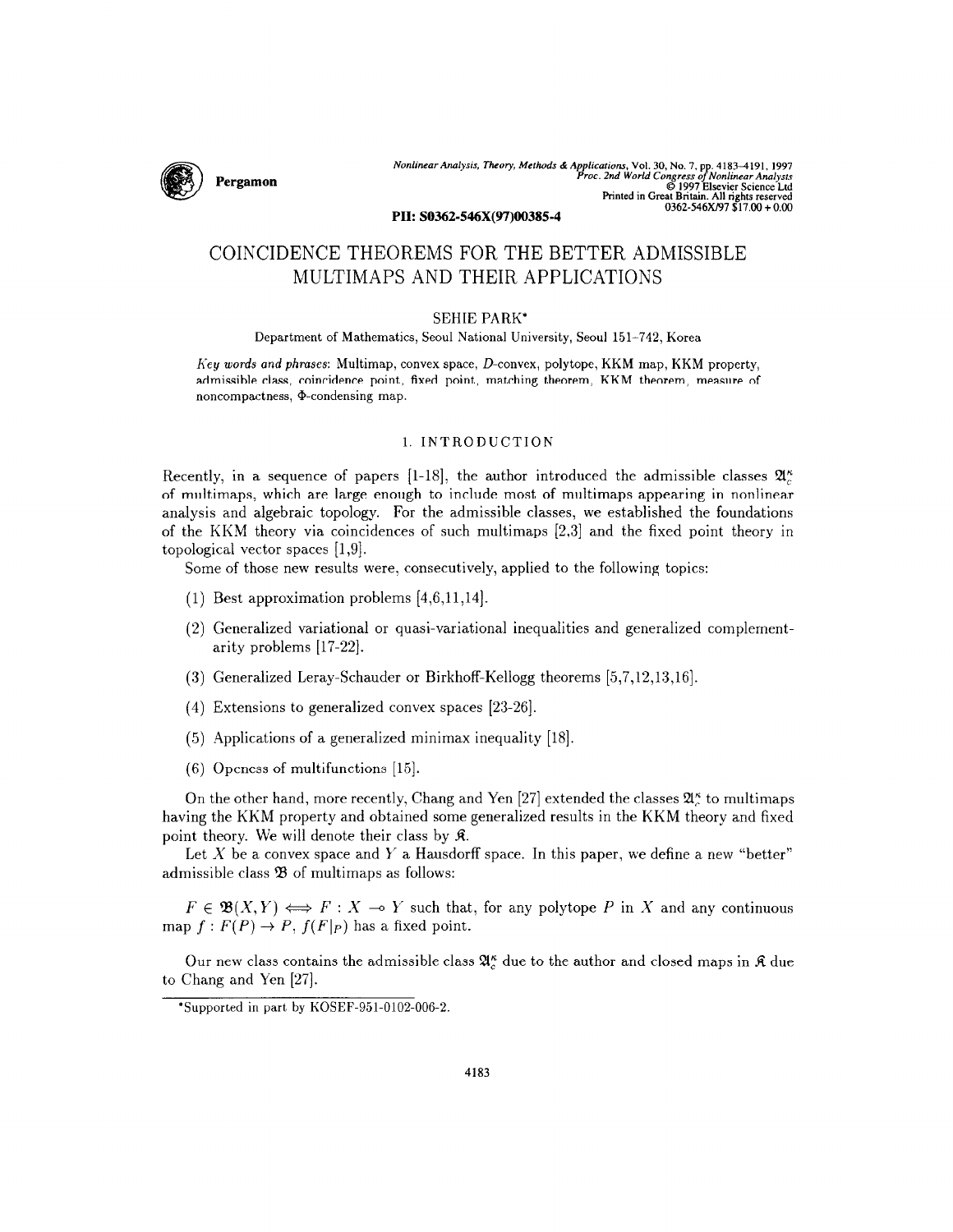In Section 2, we obtain a basic coincidence theorem for the class  $\mathfrak{B}$ . Section 3 deals with a matching theorem and KKM theorem, which are basis of the KKM theory and have many applications. In Sections 4 and 5, we deduce fixed point theorems for compact or condensing multimaps in  $\mathfrak{B}$  or in some related classes of multimaps.

# 2. TWO CLASSES 21% AND &

A multimap (simply, a map)  $T : X \rightarrow Y$  is a function from a set X into the power set  $2^Y$ having nonempty values. Note that  $y \in Tx$  is equivalent to  $x \in T^{\perp}y$  and, for  $B \subset Y$ , let  $T^{-}(B) := \{x \in X : Tx \cap B \neq \emptyset\}$  and  $T^{+}(B) := \{x \in X : Tx \subset B\}$ . For topological spaces X and Y, a map  $T : X \to Y$  is upper semicontinuous if  $T^+(B)$  is open for each open set B in Y; lower semicontinuous if  $T^+(B)$  is closed for each closed set B in Y; and continuous if it is upper and lower semicontinuous.

Let X be a set (in a vector space), D a nonempty subset of X, and  $\langle D \rangle$  the set of all nonempty finite subsets of D. Then  $(X, D)$  is called a *convex space* if the convex hull co N of any  $N \in \langle D \rangle$  is contained in X and X has a topology that induces the Euclidean topology on such convex hulls. Such convex hulls are called *polytopes*. A subset  $A$  of  $X$  is said to be D-convex if, for any  $N \in \{D\}$ ,  $N \subset A$  implies co  $N \subset A$ . If  $X = D$ , then  $X = (X, X)$  becomes a convex space in the sense of Lassonde [28].

For a convex space  $(X, D)$ , a map  $G: D \to X$  is called a KKM map if co  $N \subset G(N)$  for each  $N \in (D)$ . If G is a closed-valued KKM map, it is well-known that  $\{Gx\}_{x \in D}$  has the finite intersection property. The  $K\bar{K}M$  theory is the study of KKM maps and their applications. For the literature, see Park [3,9,10].

Let X and Y be topological spaces. An *admissible class*  $\mathfrak{A}_{\alpha}^{\kappa}(X, Y)$  of maps  $T : X \rightarrow Y$  is one such that, for each compact subset K of X, there exists a map  $\Gamma \in \mathfrak{A}_{c}(K,Y)$  satisfying  $\Gamma x \subset Tx$  for all  $x \in K$ ; where  $\mathfrak{A}_c$  is consisting of finite composites of maps in  $\mathfrak{A}$ , and  $\mathfrak{A}$  is a class of maps satisfying the following properties:

- (i)  $\mathfrak A$  contains the class  $\mathbb C$  of (single-valued) continuous functions;
- (ii) each  $F \in \mathfrak{A}_c$  is upper semicontinuous and compact-valued; and
- (iii) for each polytope P, each  $F \in \mathfrak{A}_{c}(P, P)$  has a fixed point, where the intermediate spaces of composites are suitably chosen for each  $\mathfrak{A}$ .

Examples of  $\mathfrak A$  are continuous functions  $\mathbb C$ , the Kakutani maps  $\mathbb K$  (with convex values and codomains are convex spaces), the Aronszajn maps M (with  $R<sub>\delta</sub>$  values), the acyclic maps V (with acyclic values), the Powers map  $V_c$ , the O'Neill maps N (continuous with values of one or m acyclic components, where m is fixed), the approachable maps  $A$  (whose domains and codomains are subsets of topological vector spaces), admissible maps of Górniewicz, permissible maps of Dzedzej, and others. Further,  $\mathbb{R}^+$ , due to Lassonde [29],  $\mathbb{R}^+$ ,  $\mathbb{R}^+$ ,  $\mathbb{R}^+$  $[30]$ , and approximable maps  $\mathbb{A}^{\kappa}$  due to Ben-El-Mechaiekh and Idzik  $[31]$  are examples of  $\mathbb{A}^{\kappa}$ .

Let  $(X, D)$  be a convex space, Y a Hausdorff space, and  $T : X \multimap Y$ . We say that T has the KKM property provided that the family  $\{S_x : x \in D\}$  has the finite intersection property whenever  $S: D \multimap Y$  has closed values and  $T(\text{co } N) \subset S(N)$  for each  $N \in \{D\}$ . See [27].

 $T \in \mathfrak{K}(X, Y) \Longleftrightarrow T : X \multimap Y$  has the KKM property.

Chang and Yen [27] obtained the following: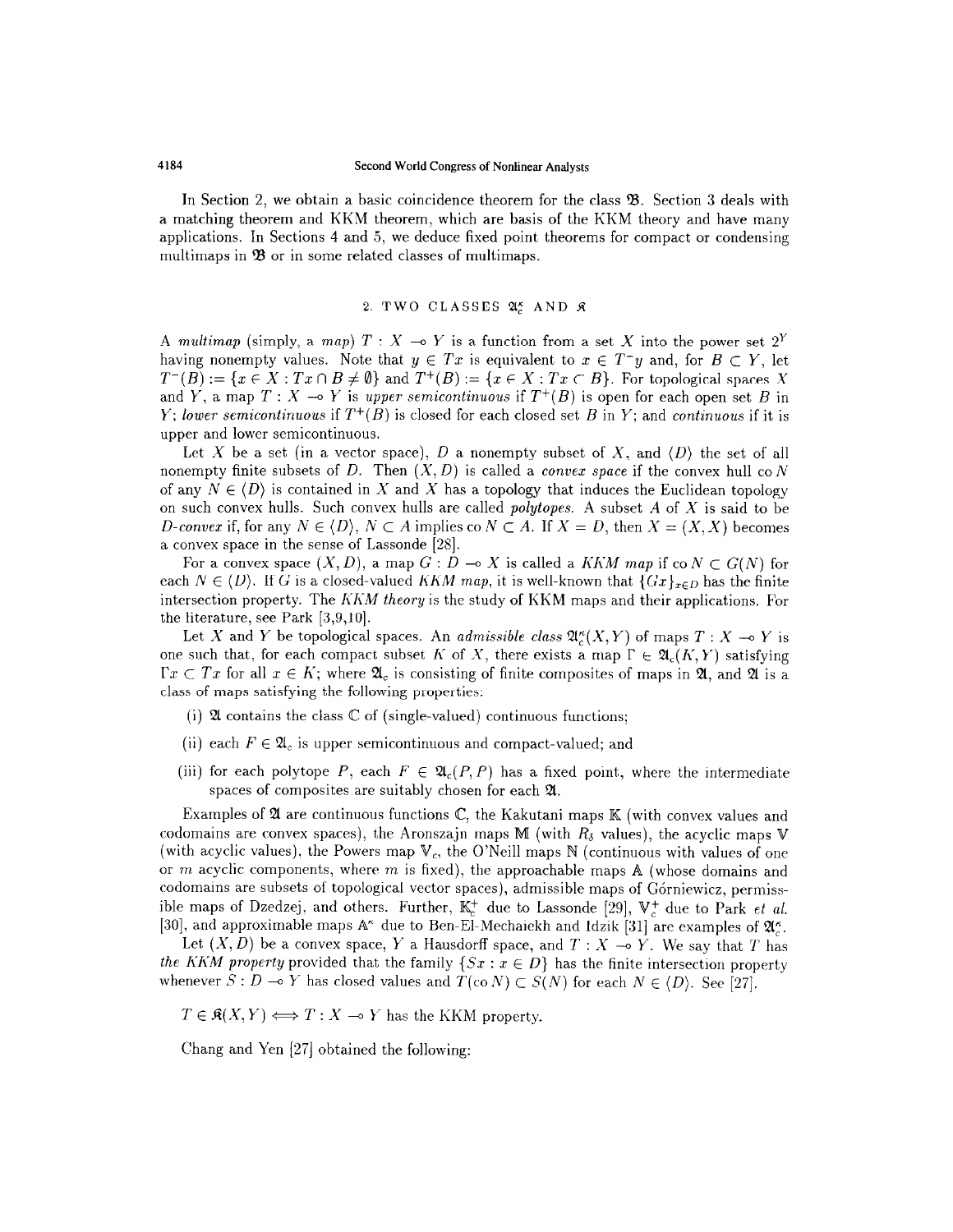- (a) Let X be a convex subset of a locally convex t.v.s. and  $T \in \mathfrak{K}(X, X)$  a compact closed map. Then  $T$  has a fixed point.
- (b)  $T \in \mathfrak{K}(X, Y)$  if and only if  $T|_P \in \mathfrak{K}(P, Y)$  for each polytope P in X.
- (c) If  $T \in \mathfrak{K}(X, Y)$  and  $f \in \mathbb{C}(Y, Z)$ , where Z is a Hausdorff space, then  $fT \in \mathfrak{K}(X, Z)$ .
- (d) If Y is normal and P is a polytope in X, and if  $T : P \rightarrow Y$  is a map such that for each  $f \in \mathbb{C}(Y, P)$ , fT has a fixed point in P, then  $T \in \mathfrak{K}(P, Y)$ .
- (e)  $\mathfrak{A}_{\varepsilon}^{\kappa}(X, Y) \subset \mathfrak{K}(X, Y)$ . This is due to Park [3, Corollary 2].

Throughout this paper, t.v.s. means Hausdorff topological vector spaces

## 3. THE CLASS 93 AND COINCIDENCE THEOREMS

We now define a new "better" admissible class defined on a convex space  $(X, D)$ :

 $F \in \mathfrak{B}(X,Y) \Longleftrightarrow$  for any polytope P in X and any  $f \in \mathbb{C}(F(P), P)$ ,  $f(F|_{P}) : P \multimap P$  has a fixed point.

For the simplicity, we assume that  $Y$  is a Hausdorff space.

PROPOSITION. We have the following :

- (i)  $\mathfrak{A}_{c}^{\kappa} \subset \mathfrak{B}$ .
- (ii) If  $F \in \mathfrak{K}(X, Y)$  is closed, then  $F \in \mathfrak{B}(X, Y)$ . But not conversely.
- (iii) Any map  $F : X \to Y$  such that  $F|_P : P \to Y$  is approachable for each polytope P in X belongs to  $\mathfrak{B}(X, Y)$ .
- (iv)  $\mathfrak{B}(X,Y) \subset \mathfrak{K}(X,Y)$  whenever Y is normal.
- (v) In the class of closed compact maps, two subclasses  $\mathfrak{B}$  and  $\mathfrak{K}$  coincide.

*Proof.* (i) Clear by the definition of  $\mathfrak{A}_{c}^{\kappa}$ .

(ii) This follows from the properties (a), (b) and (c). For the converse, for example, a Fan-Browder type map  $F \in \mathcal{R}(X, Y)$  with open values and nonempty convex fibers is not closed in general, but belongs to  $\mathfrak{B}(X,Y)$ 

(iii) See [32].

- (iv) This follows from (d) and (b).
- (v) This follows from (ii) and (iv).

*Remark.* However,  $\hat{\mathbf{R}}$  and  $\hat{\mathbf{B}}$  may not be comparable in general.

Now, we have the following coincidence theorem:

THEOREM 1. Let  $(X, D)$  be a convex space, Y a Hausdorff space, and  $F, G: X \to Y$  maps satisfying

(1)  $F \in \mathfrak{B}(X, Y)$  is compact;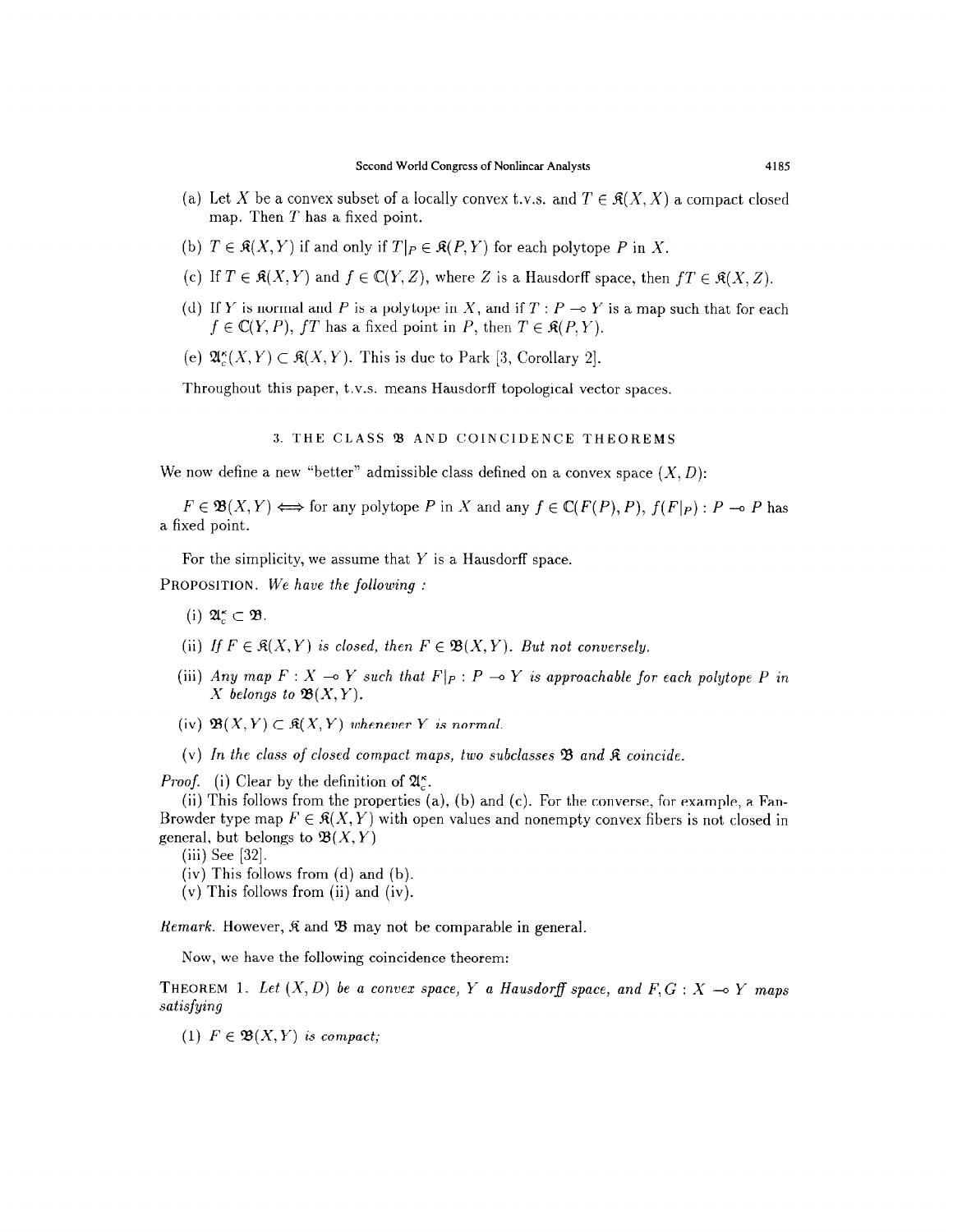- (2) for each  $y \in F(X)$ ,  $G^-y$  is D-convex; and
- (3)  $\{\text{Int }Gx : x \in D\}$  covers  $\overline{F(X)}$ .

Then F and G have a coincidence point  $x_0 \in X$ ; that is,  $Fx_0 \cap Gx_0 \neq \emptyset$ .

*Proof.* Since  $\overline{F(X)}$  is compact and included in  $\bigcup \{ \text{Int } Gx : x \in D \}$ , there exists an  $N =$  ${x_1, x_2,..., x_n} \in \langle D \rangle$  such that  $\overline{F(X)} \subset \bigcup \{ \text{Int } Gx : x \in N \}$ . Let  $\{\lambda_i\}_{i=1}^n$  be the partition of unity subordinated to this cover of the Hausdorff compact space  $\overline{F(X)}$ , and  $P := \text{co } N \subset X$ . Define  $f: \overline{F(X)} \to P$  by

$$
fy = \sum_{i=1}^{n} \lambda_i(y)x_i = \sum_{i \in N_y} \lambda_i(y)x_i
$$

for  $y \in \overline{F(X)} \subset Y$ , where

$$
i \in N_y \iff \lambda_i(y) \neq 0 \implies y \in \text{Int } G x_i \subset G x_i.
$$

Then  $x_i \in G^-y$  for each  $i \in N_y$ . Clearly f is continuous and, by (2), we have  $fy \in \text{co}\{x_i :$  $i \in N_y$   $\subset G^-y$  for each  $y \in F(X)$ . Since P is a polytope in  $(X, D)$  and  $F \in \mathfrak{B}(X, Y)$ ,  $(f|_{F(P)})(F|_{P}): P \multimap P$  has a fixed point  $x_0 \in P \subset X$ . Since  $x_0 \in (fF)x_0$  and  $f^{-}x_0 \subset Gx_0$ , we have  $Fx_0 \cap Gx_0 \neq \emptyset$ . This completes our proof.

Remark. In case  $\mathfrak{B}$  is  $\mathfrak{A}_{c}^{\kappa}$ , Theorem 1 reduces to Park [3, Theorem 2], which includes earlier works of Browder, Granas and Liu, Lassonde [29], and Park *et al.* [30]. In case when  $X = D$ and  $F \in \mathcal{R}(X, Y)$  is closed, Theorem 1 reduces to Chang and Yen [27, Theorem 4]. For some applications of Theorem 1, see [3] and [27].

#### 4. A MATCHING THEOREM AND A KKM THEOREM

As in [3], Theorem 1 has a lot of equivalent formulations which constitute the foundations of the KKM theory. In this section, we give only two of them.

The following is a Ky Fan type matching theorem:

THEOREM 2. Let  $(X, D)$  be a convex space, Y a Hausdorff space,  $T : D \multimap Y$ , and  $F \in$  $\mathfrak{B}(X,Y)$  a compact map. Suppose that

- (1) for each  $x \in D$ , Tx is open; and
- (2)  $\overline{F(X)} \subset T(D)$ .

Then there exists an  $M \in \langle D \rangle$  such that  $F(\text{co }M) \cap \bigcap \{Tx : x \in M\} \neq \emptyset$ .

*Proof.* For each  $y \in Y$ , let  $G^{-}y = \text{co } T^{-}y$  which is the minimal D-convex set containing  $T^{-}y$ . This defines a map  $G: X \to Y$  such that, for each  $y \in F(X)$ ,  $G^-y$  is D-convex. Moreover, for each  $y \in F(X)$ , there exists an  $x \in D$  such that  $y \in Tx = \text{Int } Tx \subset \text{Int } Gx$ . Therefore, all of the requirements of Theorem 1 are satisfied. Hence, there exists a coincidence point  $x_0 \in X$ of F and G. For  $y \in Fx_0 \cap Gx_0$ , we have  $x_0 \in G^-y = \text{co }T^-y$ , and hence there exists an  $M = \{x_1, x_2, \ldots, x_n\} \in \langle T^{\perp}y \rangle \subset \langle D \rangle$  such that  $x_0 \in \text{co } M$ . Since  $x_i \in T^{\perp}y$  implies  $y \in Tx_i$ for all  $i, 1 \leq i \leq n$ , we have  $y \in F_{x_0} \cap \bigcap_{i=1}^n Tx_i$ . This completes our proof.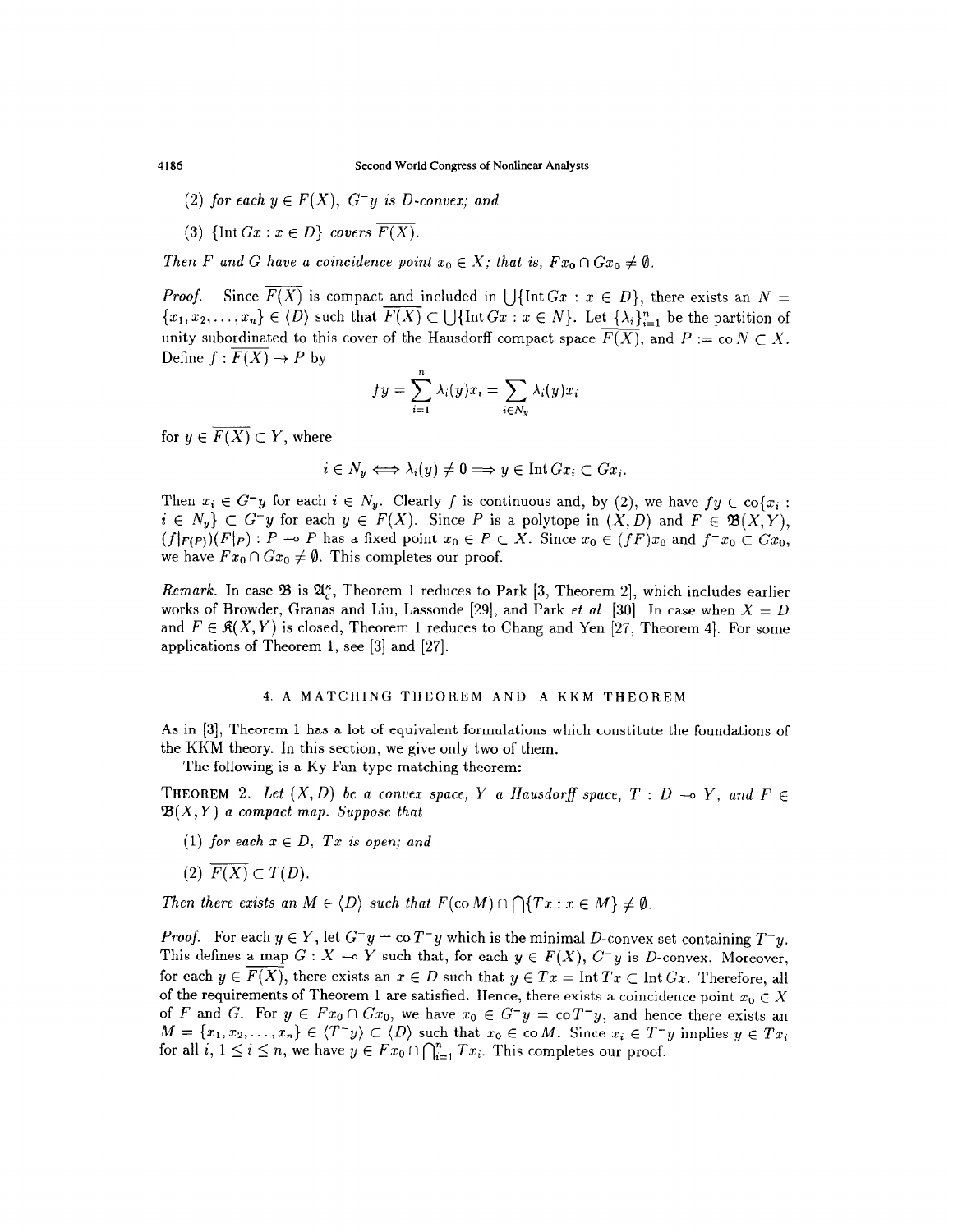Theorem 2 can be reformulated to the following KKM theorem:

THEOREM 3. Let  $(X, D)$  be a convex space, Y a Hausdorff space, and  $F \in \mathfrak{B}(X, Y)$  a compact map. Let  $S: D \rightarrow Y$  be a map such that

- (1) for each  $x \in D$ , Sx is closed in Y; and
- (2) for any  $N \in \langle D \rangle$ ,  $F(\text{co }N) \subset S(N)$ .

Then  $\overline{F(X)} \cap \bigcap \{Sx : x \in D\} \neq \emptyset$ .

*Proof.* Suppose that the conclusion does not hold. Then  $\overline{F(X)} \subset T(D)$  where  $Tx = Y\setminus Sx$ for  $x \in D$ . Therefore, by Theorem 2, there exists an  $M \in \langle D \rangle$  such that  $F(\text{co }M) \not\subset S(M)$ . This contradicts (2).

Remark. The origin of Theorem 3 is the well-known Knaster-Kuratowski-Mazurkiewicz theorem. Theorem 3 includes many extensions of the KKM theorem due to Fan, Lassonde, Park, and others. See [3]. Theorem 3 also shows that a compact map in  $\mathfrak{B}$  belongs to  $\mathfrak{K}$ .

## 5. FIXED POINTS OF COMPACT MAPS

As another applications of Theorem 1, in this section, we derive some fixed point theorems for compact maps in the class  $\mathfrak{B}$  and a related class  $\mathfrak{B}^{\sigma}$ .

From Theorem 1, we have the following:

THEOREM 4. Let X and C be nonempty convex subsets of a locally convex t.v.s.  $E$ , and  $F \in \mathfrak{B}(X, X + C)$  a closed compact map. Suppose that one of the following conditions holds:

- (i) X is closed and C is compact.
- (ii)  $X$  is compact and  $C$  is closed.
- (iii)  $C = \{0\}.$

Then there is an  $\hat{x} \in X$  such that  $F\hat{x} \cap (\hat{x} + C) \neq \emptyset$ .

*Proof.* Let V be an open convex neighborhood of the origin 0 in E, and Y a compact set satisfying  $F(X) \subset Y \subset X + C$ . Define  $G: X \to Y$  by  $Gx = (x + C + V) \cap Y$  for  $x \in X$ . Then each Gx is open in Y and  $G^-y = (y - C - V) \cap X$  is convex for each  $y \in Y$ . Moreover, since  $Y \subset X + C$ , for every  $y \in Y$ , there exists an  $x \in X$  such that  $y \in x + C + V$ ; that is,  $\{Gx : x \in X\}$  covers Y. Therefore, by Theorem 1, there exist  $x_V \in X$  and  $y_V \in Y$  such that  $y_V \in F x_V \cap G x_V$ ; that is,  $y_V - x_V \in C + V$ . In other words, we obtain the assertion:

(\*) for each neighborhood V of 0 in  $E$ ,

$$
(F - i)(X) \cap (C + V) \neq \emptyset,
$$

where  $i: X \to E$  is the inclusion. Now we consider Cases (i)-(iii).

Case (i). Since X is closed, so is  $(F - i)(X)$ . Since C is compact and E is regular, (\*) implies  $(F - i)(X) \cap C \neq \emptyset$ .

Case (ii). Since  $(F-i)(X)$  is compact and C is closed, as in Case (i), we have the conclusion.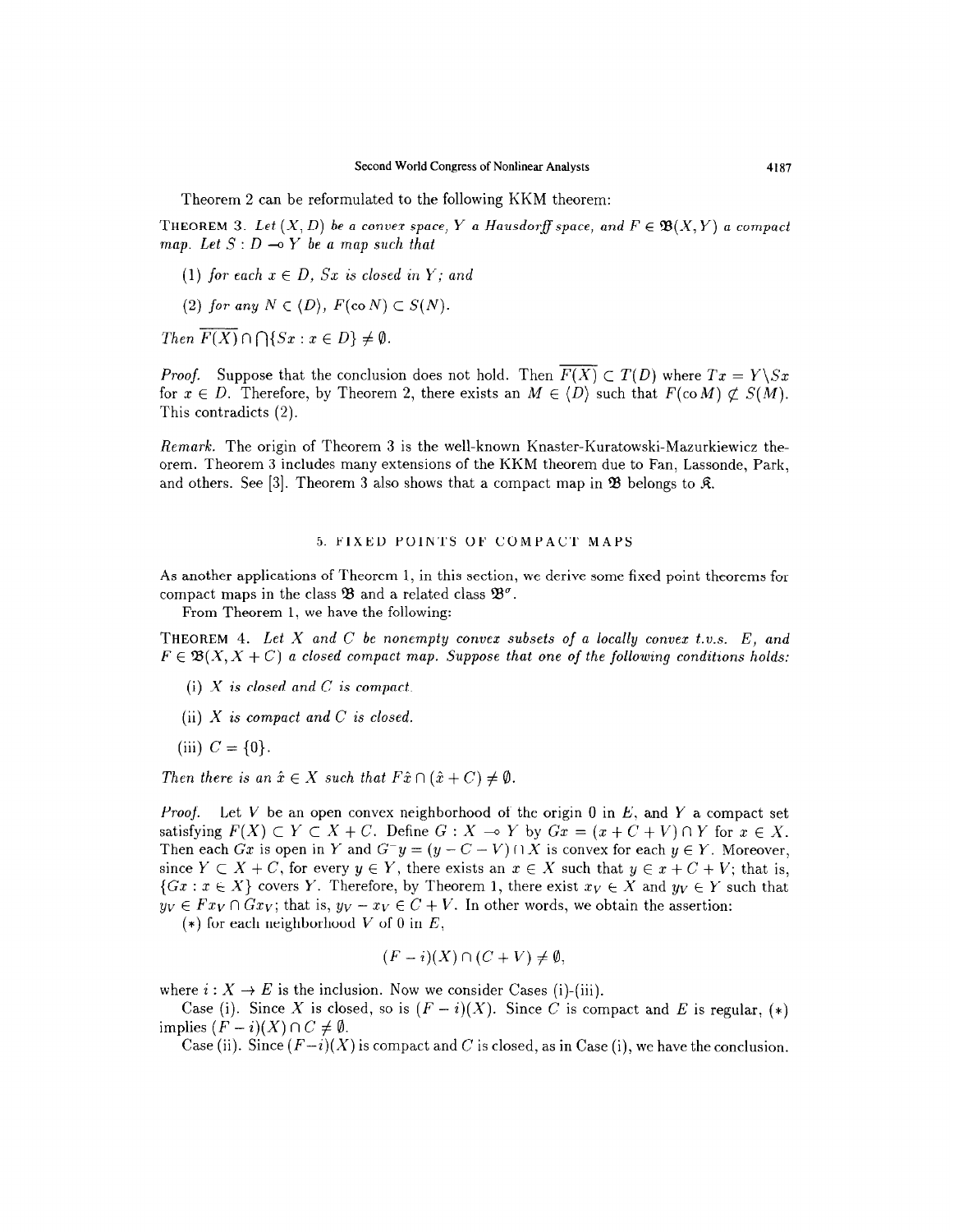Case (iii). By (\*), for each neighborhood V of 0 in E, there exist  $x_V$ ,  $y_V \in X$  such that  $y_V \in F_{xy}$  and  $y_V - x_V \in V$ . Since  $F(X)$  is relatively compact, we may assume that  $y_V$ converges to some  $\hat{x}$ . Then  $x_V$  also converges to  $\hat{x}$ . Since the graph of F is closed in  $X \times \overline{F(X)}$ , we have  $\hat{x} \in F\hat{x}$ .

This completes our proof.

Remark. Theorem 4 includes Lassonde [29, Theorem 1.6 and Corollary 1.18] for  $\mathfrak{B} = \mathbb{K}_{\alpha}$ , Park *et al.* [30, Theorem 2] for  $\mathfrak{B} = V_c$ , Park [3, Theorem 3] for  $\mathfrak{B} = \mathfrak{A}_c$ , and many others.

Theorem 4(iii) can be restated as follows:

THEOREM 5. Let X be a nonempty convex subset of a locally convex t.v.s.  $E$ . Then any closed compact map  $F \in \mathfrak{B}(X,X)$  has a fixed point.

Remark. If  $F \in \mathcal{R}(X,X)$ , then Theorem 5 is due to Chang and Yen [27, Theorem 2], and our proof is quite different from theirs. In [27], Theorem 5 was applied to approximable maps and a Fan type matching theorem different from Theorem 2. Note that Theorem 5 also extends Ben-El-Mechaiekh and Isac [32, Theorem 2] for approximable maps.

We define another class of multimaps as follows:

 $F \in \mathfrak{B}^{\sigma}(X,Y) \Longleftrightarrow$  for any  $\sigma$ -compact D-convex subset K of  $(X,D)$ , there is a closed map  $\Gamma \in \mathfrak{B}(K, Y)$  such that  $\Gamma x \subset Fx$  for each  $x \in K$ .

Note that the class  $\mathfrak{A}_{\alpha}^{\sigma}$  is an example of  $\mathfrak{B}^{\sigma}$ . See [3].

THEOREM 6. Let  $X$  be a nonempty convex subset of a locally convex t.v.s.  $E$ . Then any compact map  $F \in \mathfrak{B}^{\sigma}(X,X)$  has a fixed point.

*Proof.* Let  $K = \text{co }\overline{F(X)}$ . Then  $K \subset X$  since  $\overline{F(X)} \subset X$  and X is convex. Also M is  $\sigma$ compact [29, Proposition 1(3)]. Since  $F \in \mathfrak{B}^{\sigma}(X,X)$ , there exists a closed map  $\Gamma \in \mathfrak{B}(K,K)$ such that  $\Gamma x \subset F x$  for all  $x \in K$ . Since  $\Gamma$  is compact and K is a nonempty convex subset of E, by Theorem 5,  $\Gamma$  has a fixed point  $x_0 \in K$ ; that is,  $x_0 \in \Gamma x_0 \subset F_x$ . This completes our proof.

Remark. For  $\mathfrak{B}^{\sigma} = \mathfrak{A}_{\epsilon}^{\sigma}$ , Theorem 6 reduces to Park [3, Theorem 4], which includes numerous well-known particular cases.

# 6. FIXED POINTS OF CONDENSING MAPS

In this section, we deduce two new theorems on condensing maps.

Let  $E$  be a t.v.s. and  $C$  a lattice with a least element, which is denoted by 0. A function  $\Phi : 2^E \to C$  is called a *measure of noncompactness* on E provided that the following conditions hold for any  $X, Y \in 2^E$ :

- (1)  $\Phi(X) = 0$  if and only if X is relatively compact;
- (2)  $\Phi(\overline{co} X) = \Phi(X)$ ; and
- (3)  $\Phi(X \cup Y) = \max{\Phi(X), \Phi(Y)}.$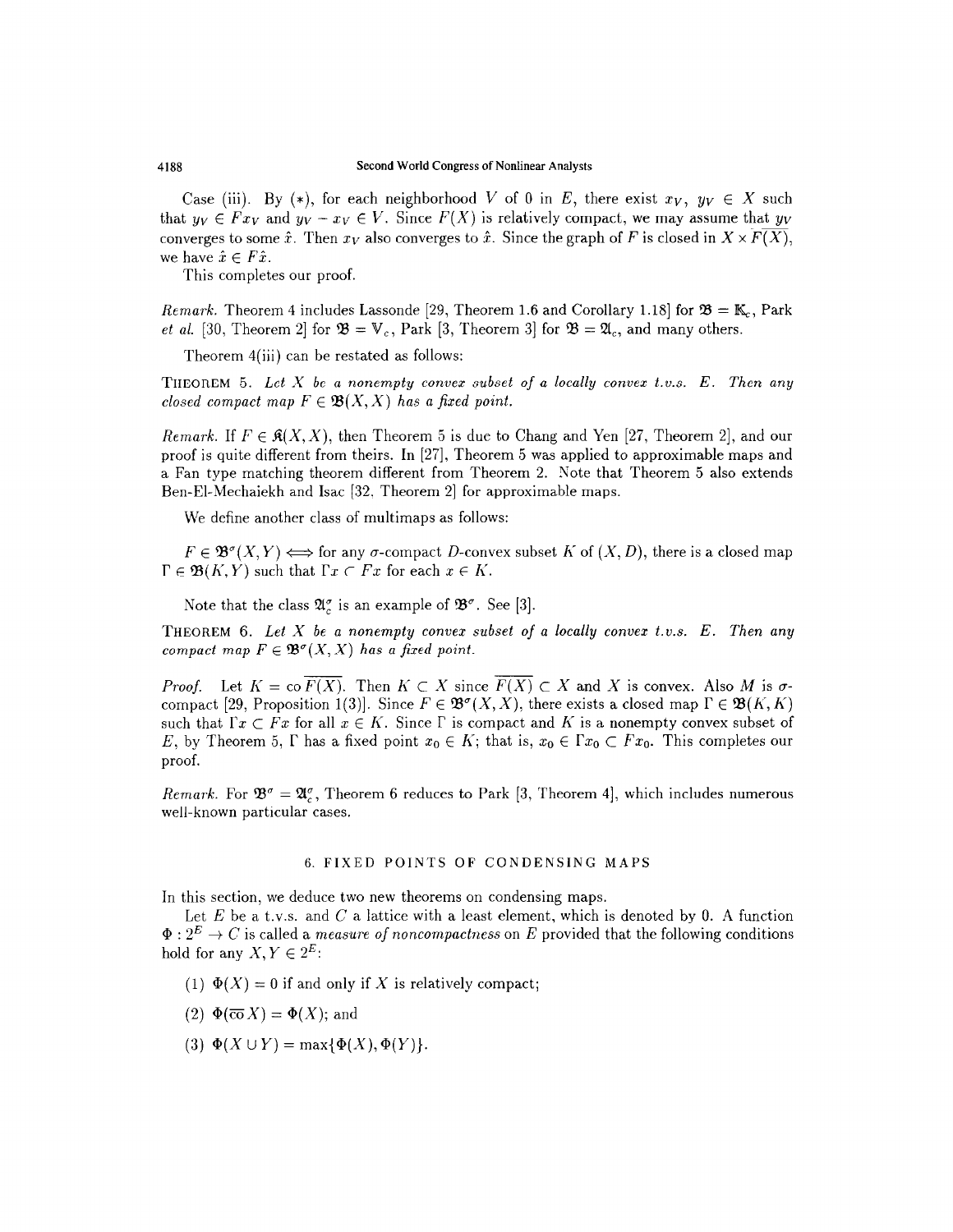It follows that  $X \subset Y$  implies  $\Phi(X) \leq \Phi(Y)$ .

The above notion is a generalization of the set-measure  $\gamma$  and the ball-measure  $\chi$  of noncompactness defined in terms of a family of seminorms or a norm. For details, see [33, 341.

For  $X \subset E$ , a map  $T : X \multimap E$  is said to be  $\Phi$ -condensing provided that if  $A \subset X$  and  $\Phi(A) \leq \Phi(T(A))$ , then A is relatively compact; that is,  $\Phi(A) = 0$ .

From now on, we assume that  $\Phi$  is a measure of noncompactness on the given t.v.s. E if necessary.

Note that each map defined on a compact set is  $\Phi$ -condensing. If E is locally convex, then a compact map  $T : X \multimap E$  is  $\gamma$ - or  $\chi$ - condensing whenever X is complete or E is quasi-complete.

The following is well-known by many authors. For example  $[35, 36]$ :

LEMMA. Let X be a nonempty closed convex subset of a t.v.s. E and  $T : X \multimap X$  a  $\Phi$ -condensing map. Then there exists a nonempty compact convex subset K of X such that  $T(K) \subset K$ .

From Theorem 5 and Lemma, we have the following:

THEOREM 7. Let X be a nonempty closed convex subset of a locally convex t.v.s.  $E$ . Then any closed  $\Phi$ -condensing map  $F \in \mathfrak{B}(X,X)$  has a fixed point.

*Proof.* By Lemma, there is a nonempty compact convex subset K of X such that  $F(K) \subset K$ . It is easy to check that  $F|_K \in \mathfrak{B}(K, K)$  and  $F|_K$  is closed. Therefore, by Theorem 5,  $F|_K$  has a fixed point. This completes our proof.

We define one more class of multimaps as follows:

 $F \in \mathfrak{B}^k(X,Y) \Longleftrightarrow$  for any compact D-convex subset K of  $(X,D)$ , there is a closed map  $\Gamma \in \mathfrak{B}(K, Y)$  such that  $\Gamma x \subset Fx$  for each  $x \in K$ .

Note that the classes  $\mathfrak{A}_{\alpha}^{\kappa}$  and  $\mathfrak{B}_{\alpha}^{\sigma}$  are examples of  $\mathfrak{B}_{\alpha}^{\kappa}$ . From Theorem 5 and Lemma, we have the following:

THEOREM 8. Let  $X$  be a nonempty closed convex subset of a locally convex t.v.s.  $E$ . Then any  $\Phi$ -condensing map  $F \in \mathfrak{B}^*(X,X)$  has a fixed point.

*Proof.* By Lemma, there is a nonempty compact convex subset K of X such that  $F(K) \subset K$ . Since  $F \in \mathfrak{B}^k(X, X)$ , there exists a closed map  $\Gamma \in \mathfrak{B}(K, K)$  such that  $\Gamma x \subset Fx$  for all  $x \in K$ . Since  $\Gamma$  is compact, by Theorem 5,  $\Gamma$  has a fixed point  $x_0 \in K$ ; that is,  $x_0 \in \Gamma x_0 \subset Fx_0$ . This completes our proof.

Remark. Since Theorems 7 and 8 are concerned with very large classes of maps, they include a large number of known results. See [13].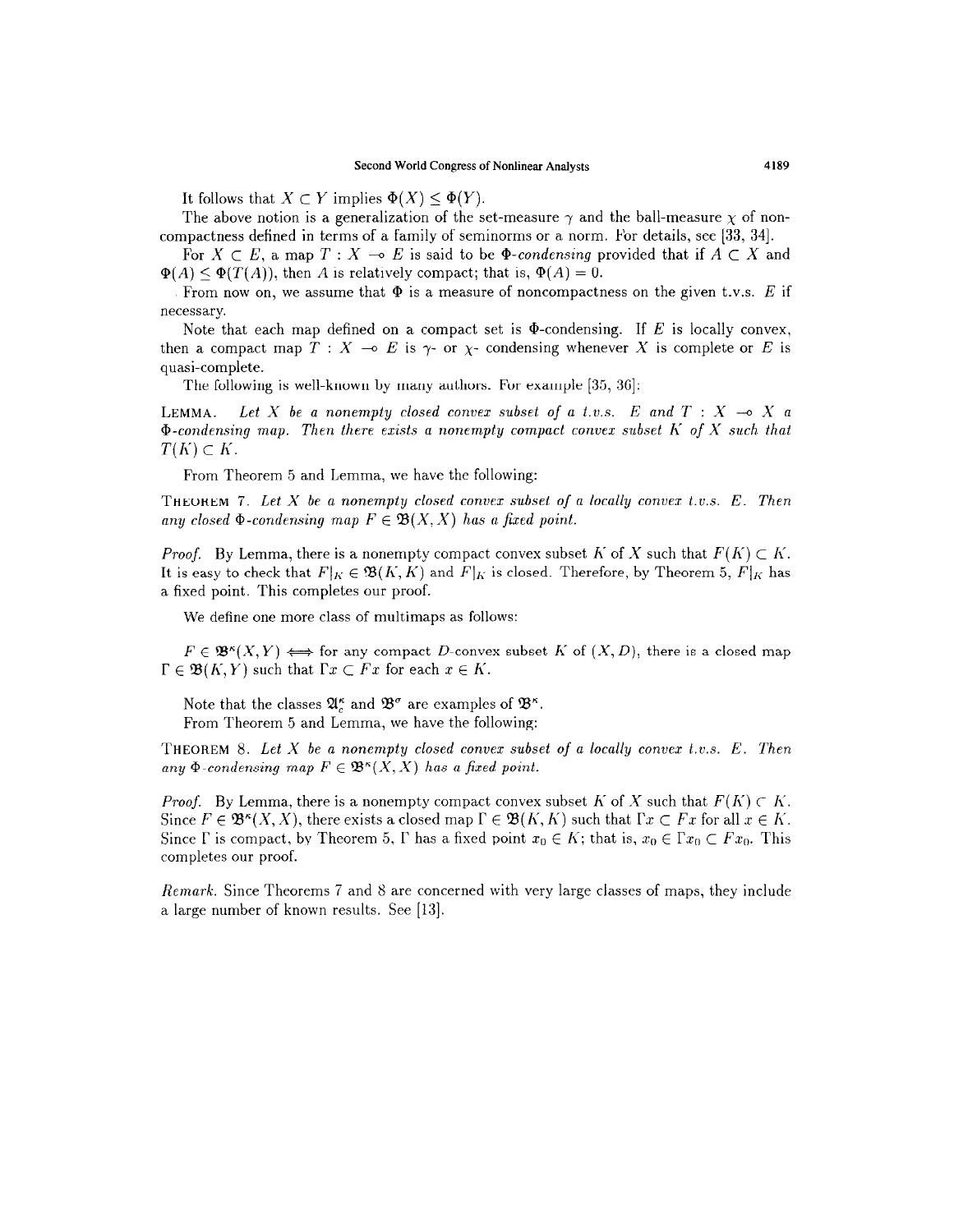#### 4190 Second World Congress of Nonlinear Analysts

## **REFERENCES**

- 1. PARK S., Fixed point theory of multifunctions in topological vector spaces, II, J. Korean Math. Soc. 30, 413-431 (1993).
- 2. PARK S., Coincidences of composites of admissible u.s.c. maps and applications, C. R. Math. Rep. Acad. Sci. Canada 15, 125-130 (1993).
- 3. PARK S., Foundations of the KKM theory via coincidences of composites of admissible U.S.C. maps, J. Korean Math. Soc. 31, 493-519 (1994).
- 4. PARK S., Remarks on generalizations of best approximation theorems, ffonam Math. J. 16, 27-39 (1994).
- 5. PARK S., On multimaps of the Leray-Schauder type, in Proc. Inter. Conf. Pure Appl. Math. (Edited by K.S. CHANG and K.C. CHANG), pp.223-231. Chinese Math. Soc. & Korean Math. Soc. (1994).
- 6. PARK S., Best approximation theorems for composites of upper semicontinuous maps, Bull. Austral. Math. Soc. 51, 263-272 (1995).
- 7. PARK S., Generalized Leray-Schauder principles for compact admissible multifunctions, Top. Meth. Non $linear Anal. 5, 271–277 (1995).$
- 8. PARK S., Coincidence points and maximal elements of multifunctions on convex spaces, Comment. Math. Univ. Carolinae 36, 57-67 (1995).
- 9. PARK S., Eighty years of the Brouwer fixed point theorem, in Antipodal Points and Fixed Points (By J. JAWOROWSKI, W. A. KIRK, and S. PARK), Lect. Notes Ser. 28, pp.55-97. RIM-GARC, Seoul Nat. Univ. (1995).
- 10. PARK S., Some applications of the KKM theory and fixed point theory for admissible multifunctions, in Topology-Proc. in Honor of J. Kim, pp.207-221. RIM-GARC, Seoul Nat. Univ. (1995).
- 11. PARK S., Remarks on set-valued generalizations of best approximation theorems, Kyungpook Math. J. 35, 753-764 (1996).
- 12. PARK S., Fixed points of approximable maps, Proc. Amer. Math. Soc. 124, 3109-3114 (1996).
- 13. PARK S., Generalized Leray-Schauder principles for condensing admissible multifunctions, Annali di Mat. Pum Appl. (IV), CLXXII (1997).
- 14. PARK S., Extensions of best approximation and coincidence theorems, Inter. J. Math. & Math. Sci., to appear.
- 15. PARK S., Fixed points and openness of multifunctions, to appear.
- 16. PARK S., Generalized Birkhoff-Kellogg type theorems and applications, to appear.
- 17. PARK S., Generalized equilibrium problems and generalized complementarity problems, J. Optimiz. Th. Appl., to appear.
- 18. PARK S., A general minimax inequality related to admissible multifunctions and its applications, to appear.
- 19. PARK S. & CHEN M.P., Generalized quasi-variational inequalities, Far East J. Math. Soc. 3, 199-204 (1995).
- 20. PARK S. & CHEN M.P., A unified approach to variational inequalities on compact convex sets, to appear.
- 21. PARK S. & CHEN M.P., A unified approach to generalized quasi-variational inequalities, Comm. Applied Nonlinear Anal., to appear.
- 22. PARK S. & CHEN M.P., Generalized variational inequalities of the Hartman-Stampacchia-Browder type, to appear.
- 23. PARK S. & KIM H., Admissible classes of multifunctions on generalized convex spaces, Proc. Coll. Natur. Sci. Seoul Nat. Univ. 18, 1-21 (1993).
- 24. PARK S. & KIM H., Coincidences of composites of u.s.c. maps on H-spaces and applications, J. Korean Math. Soc. 32, 251-264 (1995).
- 25. PARK S. & KIM H., Coincidence theorems for admissible multifunctions on generalized convex spaces, J. Moth. Anal. Appl. 197, 173~187 (1996).
- 26. PARK S. & JEOUNG K.S., A general coincidence theorem on contractible spaces, Proc. Amer. Math. Soc. **124**, 3203-3206 (1996).
- 27. CHANG T.-H. & YEN C.-L., KKM property and fixed point theorems, J. Math. Anal. Appl. 203, 224.235 (1996).